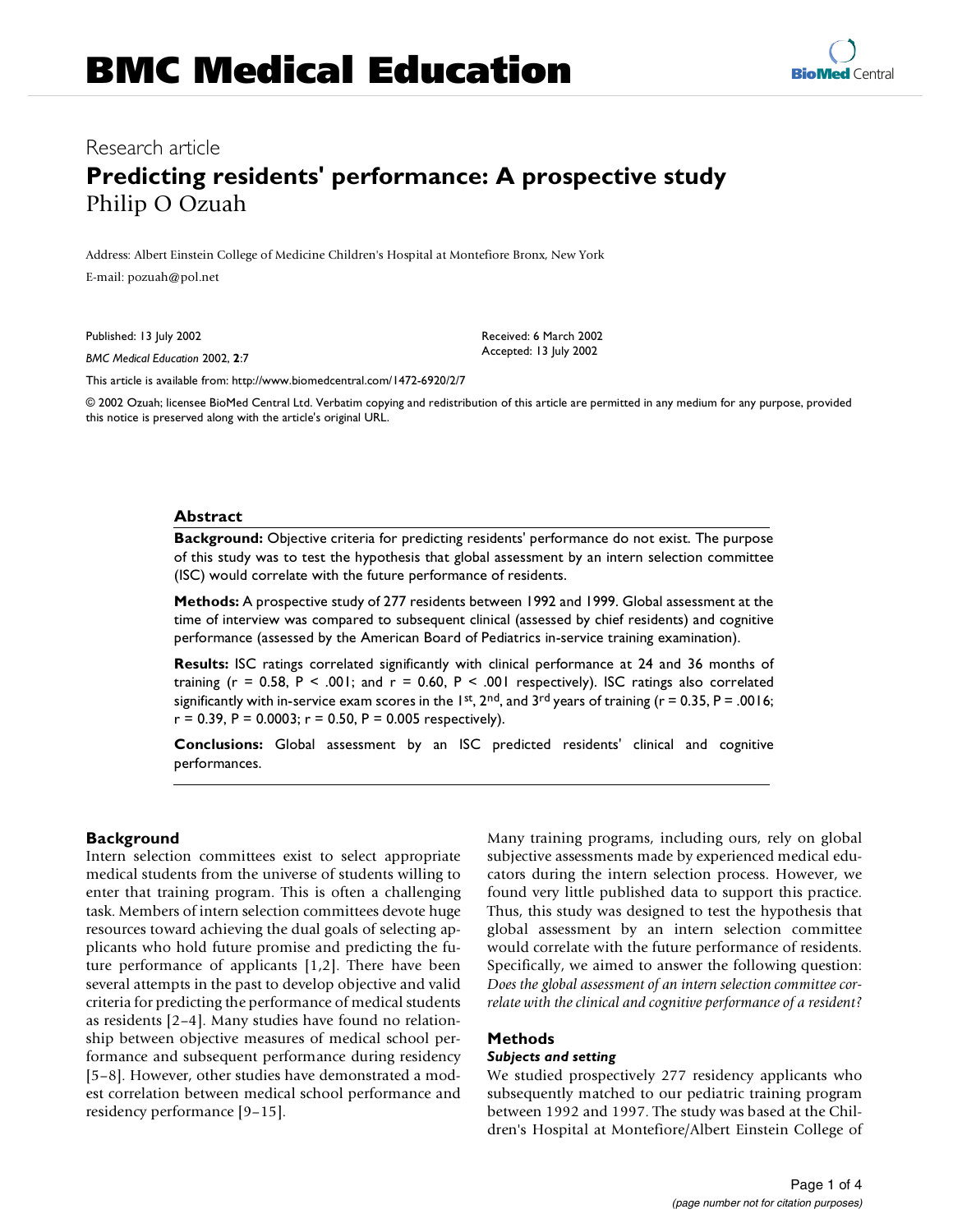

#### **Figure 1**

Linear Regression Scattergram for Relationship between Intern Selection Committee (ISC) Scores and Global Clinical Scores at 36 months for Individual Residents. Y axis = ISC score  $X$  axis = Clinical global assessment score

Medicine, Bronx, New York. All applicants to the residency program were rated by an Intern Selection Committee (ISC), on a numerical scoring system ranging from 1 (best) to 4 (worst). Applicants judged to be "outstanding, extremely strong, superior" were assigned a score of "1". Those considered to be "strong, excellent" received a score of "2", and those judged as "acceptable, competent" received a score of "3". The full ISC committee determined the final score for each applicant. The ISC was composed of a twenty-member panel with an average of 10 years experience (range 7 to 25 years) in intern selection. The

**Table 1: Association between ISC rating and mean clinical performance rating.**

| Point of Assessment | r    | p value |
|---------------------|------|---------|
| 12 months           | 0.22 | 0.388   |
| 24 months           | 0.58 | 0.001   |
| 36 months           | 0.60 | 0.001   |

same 20 members were on the selection committee during the duration of the study. Factors that were considered by the ISC included performance during the interview, dean's letter, narrative comments from clinical rotations, clinical grades, and letters of recommendation. The process of assigning scores was two-staged. First, a member of the ISC reviewed the applicant's file and assigned a preliminary score. Then, all applicants were reviewed by the full committee to determine a final ISC score. During the study period, the full committee upheld the initial ISC score 99.3% of the time. The ISC rating was assigned at the end of the interview process, prior to the submission of rank lists to the National Resident Matching Program.

#### *Evaluation of clinical and cognitive performance*

Clinical performance was assessed at the end of 12, 24, and 36 months of training for each resident. Four chief residents, at the Post-Graduate Year 4 level, were asked to rate the clinical performance of each resident using the same scoring scale as the ISC. In our program, the chief residents provide the most direct clinical supervision of all residents and are intimately familiar with the residents' clinical work. The chief residents were blinded to the ISC scores and to residents' scores on the in-service training examination. Chief residents were also blinded to each other's global assessments.

| Table 2: Association between ISC rating and absolute scores on the American Board of Pediatrics examinations. |  |
|---------------------------------------------------------------------------------------------------------------|--|
|---------------------------------------------------------------------------------------------------------------|--|

| Point of Assessment                                                              |                    | p value          |  |
|----------------------------------------------------------------------------------|--------------------|------------------|--|
|                                                                                  | $-0.35$            | 0.0016           |  |
| I <sup>st</sup> year ITE<br>2 <sup>nd</sup> year ITE<br>3 <sup>rd</sup> year ITE | $-0.39$<br>$-0.50$ | 0.0003<br>0.0005 |  |

Key: ITE = In-service training examination. Note: Correlation coefficients have a negative sign because lower ISC scores indicate higher ratings whereas higher board scores indicate higher knowledge base.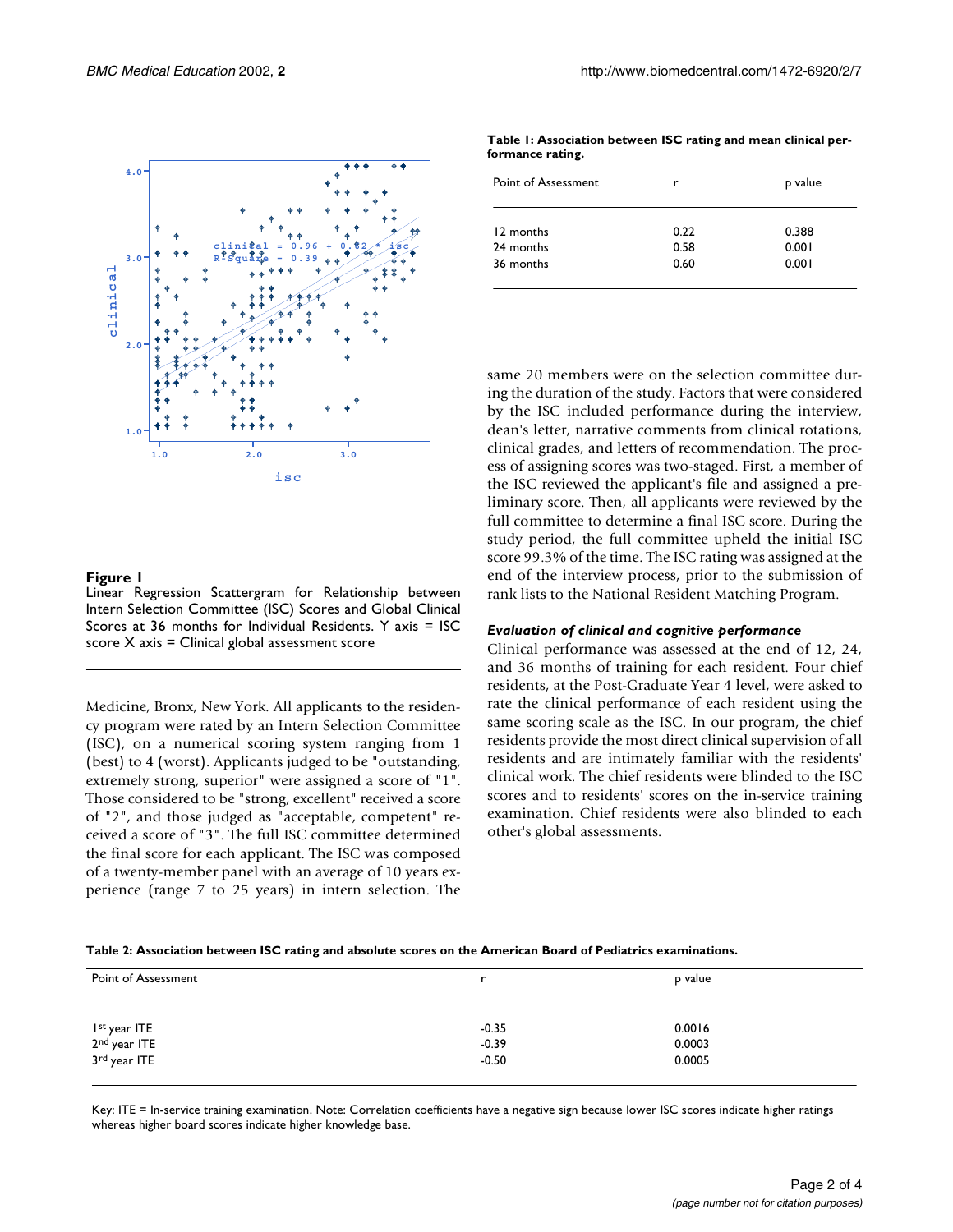Cognitive performance was assessed by absolute test scores on the American Board of Pediatrics (ABP) in-service training examination administered at the beginning of the 1st, 2nd, and 3rd years of training.

## *Statistical methods*

Agreement among chief resident raters was assessed with the multi-rater hierarchical kappa-type statistics for categorical variables [16]. Linear regression analysis was used to compare ISC ratings with subsequent mean clinical performance ratings and standardized examination scores. Differences in proportions were tested by chi-square statistics. Significance was set at  $p < 0.01$ .

## **Results**

There was significant agreement among the four chief residents in the clinical ratings assigned to the 227 residents  $(kappa = .75, P < .0001)$ .

After 24 months of training, there was a significant correlation between the ISC rating and clinical performance rating (Table [1\)](#page-0-0). This association was maintained at 36 months of observation (Figure 1). Applicants with the highest ISC scores (corresponding to poorer rankings) were more likely to perform poorly clinically, as illustrated by a greater degree of clustering of scores in that range (Figure 1).

There was a significant correlation between the ISC rating and cognitive performance on the American Board of Pediatrics in-service training examinations (Table 2). The level of this correlation became stronger as residents advanced through the training program. The relationship between ISC rating and cognitive performance on the American Board of Pediatrics in-service training examinations is also displayed in Figure 2.

## **Discussion**

In this study, the combined experience of a group of faculty had modest but significant validity in predicting resident's clinical and cognitive performances. Overall, the committee was better at identifying those applicants who were less likely to perform well clinically. The observed degrees of correlation between ISC ratings and future clinical performance compare quite favorably with those reported for objective measures of medical school performance and even exceed those reported for objective criteria such as National Board of Medical Examination scores, medical school grade point average, computerized academic class ranking and Alpha Omega Alpha membership [9,11,17,18].

Other studies have found that performance in medical school can be predictive of performance in different specialties [19–21]. Hojat et al examined the issue of predict-



## **Figure 2**

Linear Regression Scattergram for Relationship between Intern Selection Committee (ISC) Scores and Board Scores for Individual Residents. Y axis = ISC score X axis = American Board of Pediatrics Certifying Examination score

ing performance during residency and found that associations varied by specialty and at different levels of performance for different measures [22]. Brown and colleagues found that most residents who did poorly had problems with attitude and motivation, as opposed to knowledge and skills [23]. However, the authors found little evidence in the medical school record that might have predicted such sub-optimal performance during residency [23].

Noteworthy in our study was the consistent increase in the strength of the relationship between ISC ratings and performance as residents advanced during residency. This higher level of correlation between ISC ratings and clinical ratings as the residents progressed through their training may be related to the fact that the roles of interns and residents are quite different in our training program. While residents are expected to synthesize clinical data and problem-solve around patient care issues, interns are mostly required to be compulsive about executing the management plans on their patients. It is possible, therefore, that the potential expressed in the ISC score would not become manifest until applicants assume the resident role in our training program.